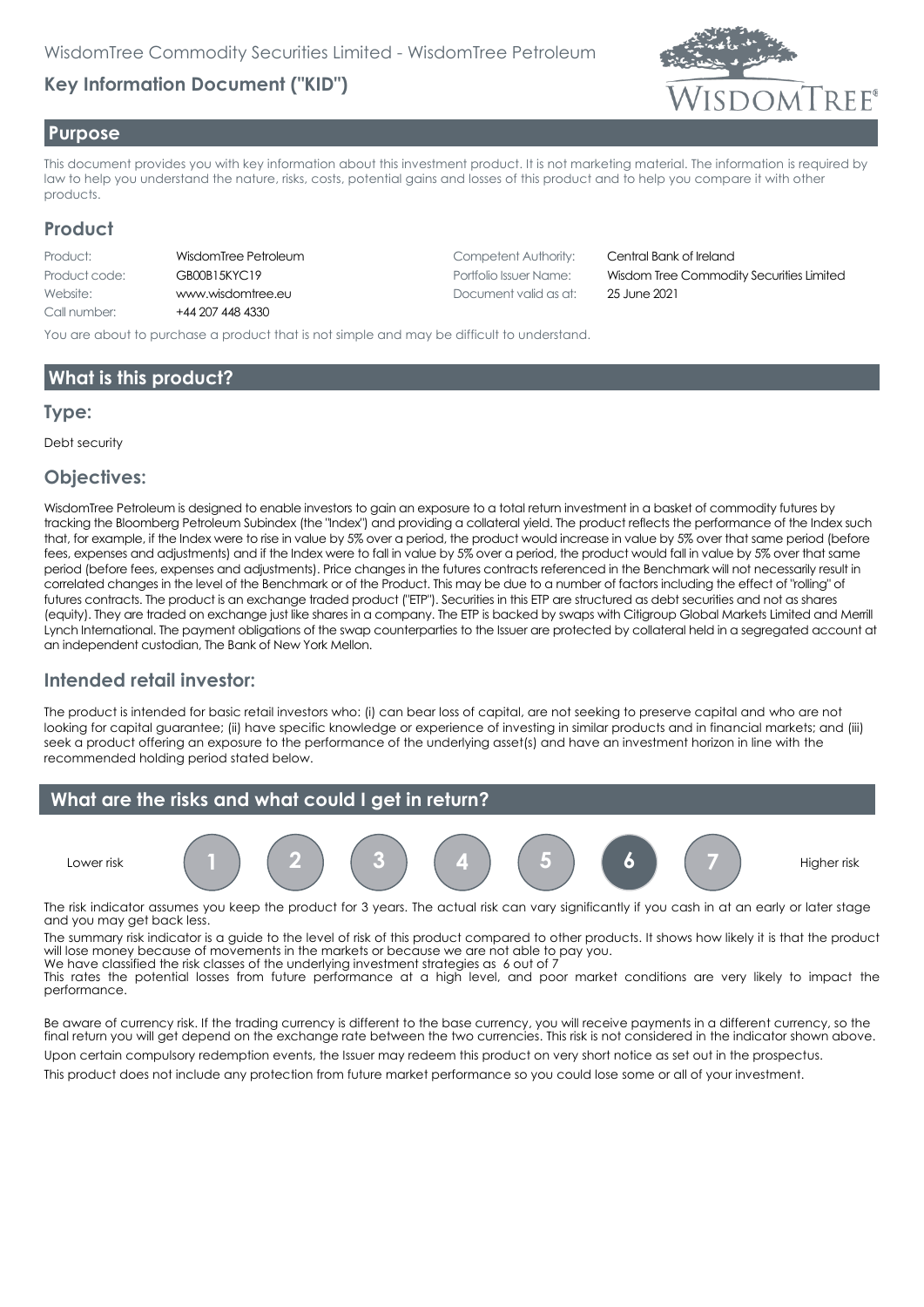# **SDOMTREF®**

# **Key Information Document ("KID")**

## **Performance scenarios**

| <b>Investment 10000 USD</b> |                                     |               |               |                                             |
|-----------------------------|-------------------------------------|---------------|---------------|---------------------------------------------|
|                             |                                     | 1 year.       | 2 years.      | 3 years.<br>(recommended<br>holding period) |
| Stress scenario             | What might you get back after costs | 4 597.7 USD   | 3 182.53 USD  | 2 352.63 USD                                |
|                             | Average return each year            | $-54.02\%$    | $-43.59%$     | $-38.27%$                                   |
| Unfavourable scenario       | What might you get back after costs | 5 532.41 USD  | 4074.38 USD   | 3 145.58 USD                                |
|                             | Average return each year            | $-44.68%$     | $-36.17%$     | $-31.99\%$                                  |
| Moderate scenario           | What might you get back after costs | 9 067.78 USD  | 8 172.56 USD  | 7 365.71 USD                                |
|                             | Average return each year            | $-9.32\%$     | $-9.6%$       | $-9.69\%$                                   |
| Favourable scenario         | What might you get back after costs | 14 568.15 USD | 16 068.33 USD | 16 906.2 USD                                |
|                             | Average return each year            | 45.68%        | 26.76%        | 19.13%                                      |

The figures shown include all the costs of the product itself, but may not include all the costs that you pay to your advisor or distributor. The figures do not take into account your personal tax situation, which may also affect how much you get back.

This table shows the money you could get back over the recommended holding period, under different scenarios, assuming that you invest 10 000 USD.

The scenarios shown illustrate how your investment could perform. You can compare them with the scenarios of other products.

The scenarios presented are an estimate of future performance based on evidence from the past, and are not an exact indicator. What you get will vary depending on how the market performs and how long you keep the investment.

The stress scenario shows what you might get back in extreme market circumstances, and it does not take into account the situation where we are not able to pay you.

Market developments in the future cannot be accurately predicted. The scenarios shown are only an indication of some of the possible outcomes based on recent returns. Actual returns could be lower.

#### **What happens if WisdomTree Commodity Securities Limited is unable to pay out?**

The Issuer is a special purpose company. In case of a default by the Issuer (or where relevant, the swap counterparty), any claims made against the Issuer will be satisfied in order of the priority of payments set out in the conditions of the product. If the net proceeds from the enforcement of the secured property relevant to the product are not sufficient to meet all obligations and make all payments then due in respect of the securities, the obligations of the Issuer in respect of such securities will be limited to the net proceeds of realisation of the relevant secured property. In these circumstances you may suffer a loss if you cannot realise the full value of your investment.

# **What are the costs?**

#### **Costs over Time**

The Reduction in Yield (RIY) shows what impact the total costs you pay will have on the investment return you might get. The total costs take into account one-off, ongoing and incidental costs.

The amounts shown here are the cumulative costs of the product itself for three holding periods. The figures are estimates and may change in the future.

The person selling you or advising you about this product may charge you other costs. If so, this person will provide you with information about these costs, and show you the impact that all costs will have on your investment over time.

| Investment 10000 USD            |           |              | If you cash in after 1 year. If you cash in after 2 years. If you cash in after 3 years. |
|---------------------------------|-----------|--------------|------------------------------------------------------------------------------------------|
| <b>Total costs</b>              | 90.67 USD | 164.25 USD I | 223.17 USD                                                                               |
| Impact on return (RIY) per year | $-0.99\%$ | $-0.99\%$    | $-0.99\%$                                                                                |